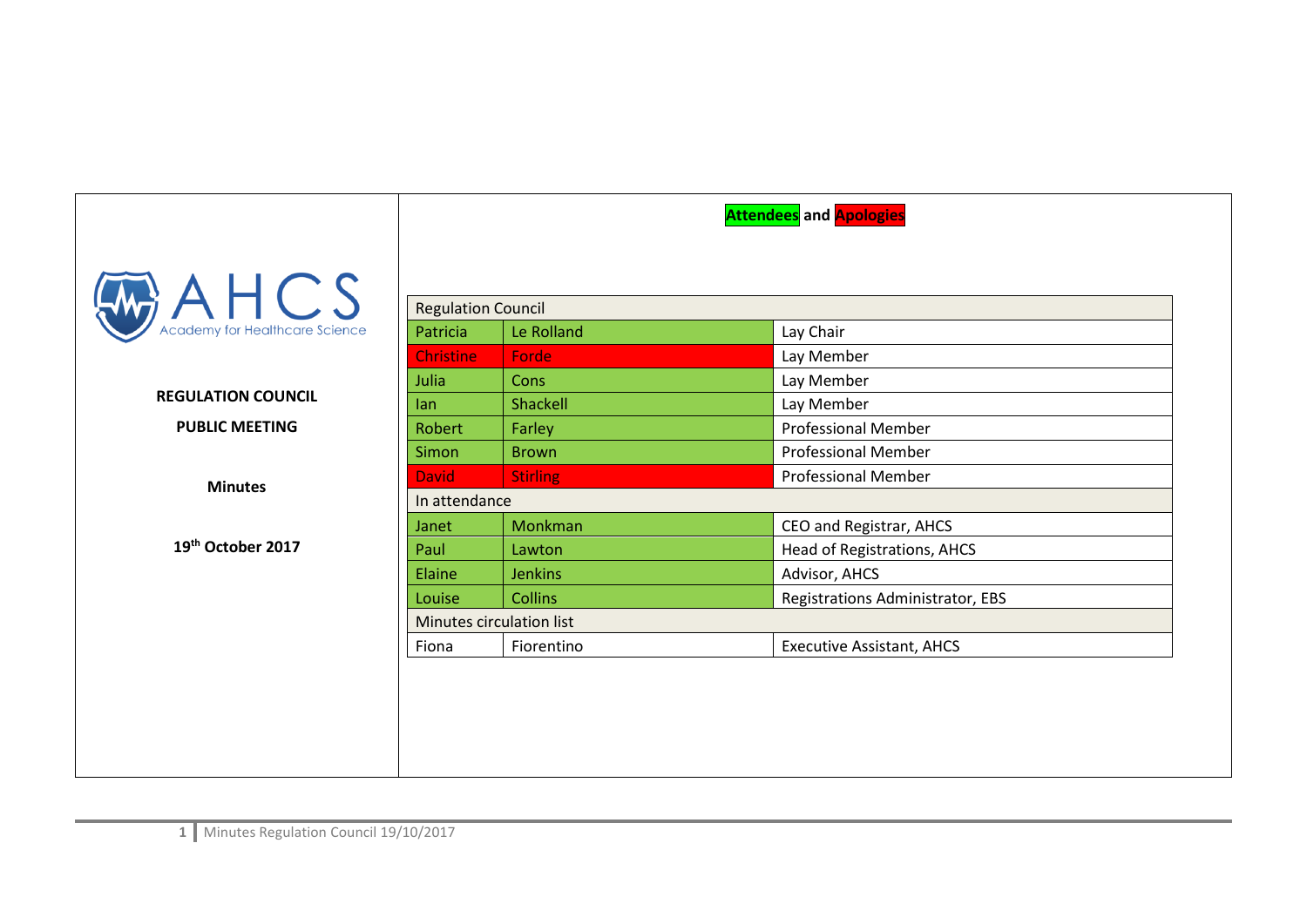## **Key Discussion Points and Actions**

| No.            | <b>Subject</b>                                                  |                                                                                                                                                                                                                                                                                                                | <b>Owner</b> | <b>Action / Due</b> |
|----------------|-----------------------------------------------------------------|----------------------------------------------------------------------------------------------------------------------------------------------------------------------------------------------------------------------------------------------------------------------------------------------------------------|--------------|---------------------|
| $\mathbf{1}$   | <b>Welcome and Apologies</b><br>and declarations of<br>interest | Two apologies were received in advance of the meeting. The Chair welcomed Simon Brown,<br>the former CAMIP Registrar who has recently been appointed as a new Regulation Council<br>Member.                                                                                                                    |              |                     |
|                |                                                                 | The Chair asked if there were any declaration to be made, there were nil declarations<br>announced.                                                                                                                                                                                                            |              |                     |
|                |                                                                 | The Council was declared quorate.                                                                                                                                                                                                                                                                              |              |                     |
| $\overline{2}$ | Confidentiality                                                 | The Chair stressed that confidentiality should be adhered to always, and discussions or papers<br>should not be shared with any other organisations (except for those agreed for publication and<br>only once published).                                                                                      |              |                     |
|                |                                                                 | All were in agreement.                                                                                                                                                                                                                                                                                         |              |                     |
| 3              | Minutes of the meeting<br>of 26 June 2017                       | The Chair asked whether the minutes were a true reflection of June's meeting. Everyone<br>agreed that the minutes were a true reflection. Nil amendments were reported.                                                                                                                                        |              |                     |
|                | Action Log of the<br>meeting of 26 June 2017                    | The action log was discussed and the following items considered in further detail:                                                                                                                                                                                                                             |              |                     |
|                |                                                                 | Lay Assessors: with the proposed video conferencing it was a good time to contact the Lay<br>Assessors asking if they were happy to continue with their role with the new process changes in<br>place. It has also been identified that it was a good time to appoint some new Lay Assessors<br>from Scotland. |              |                     |
|                |                                                                 | Square Media: the Registrar confirmed that Square Media had not been invited to the meeting<br>due to cost and it had been decided a paper would be adequate.                                                                                                                                                  |              |                     |
|                | Matters arising not on<br>the agenda                            | CPD Registrant who was refusing to CPD: the Registrar confirmed that this would be covered in<br>the Registrar's report.                                                                                                                                                                                       |              |                     |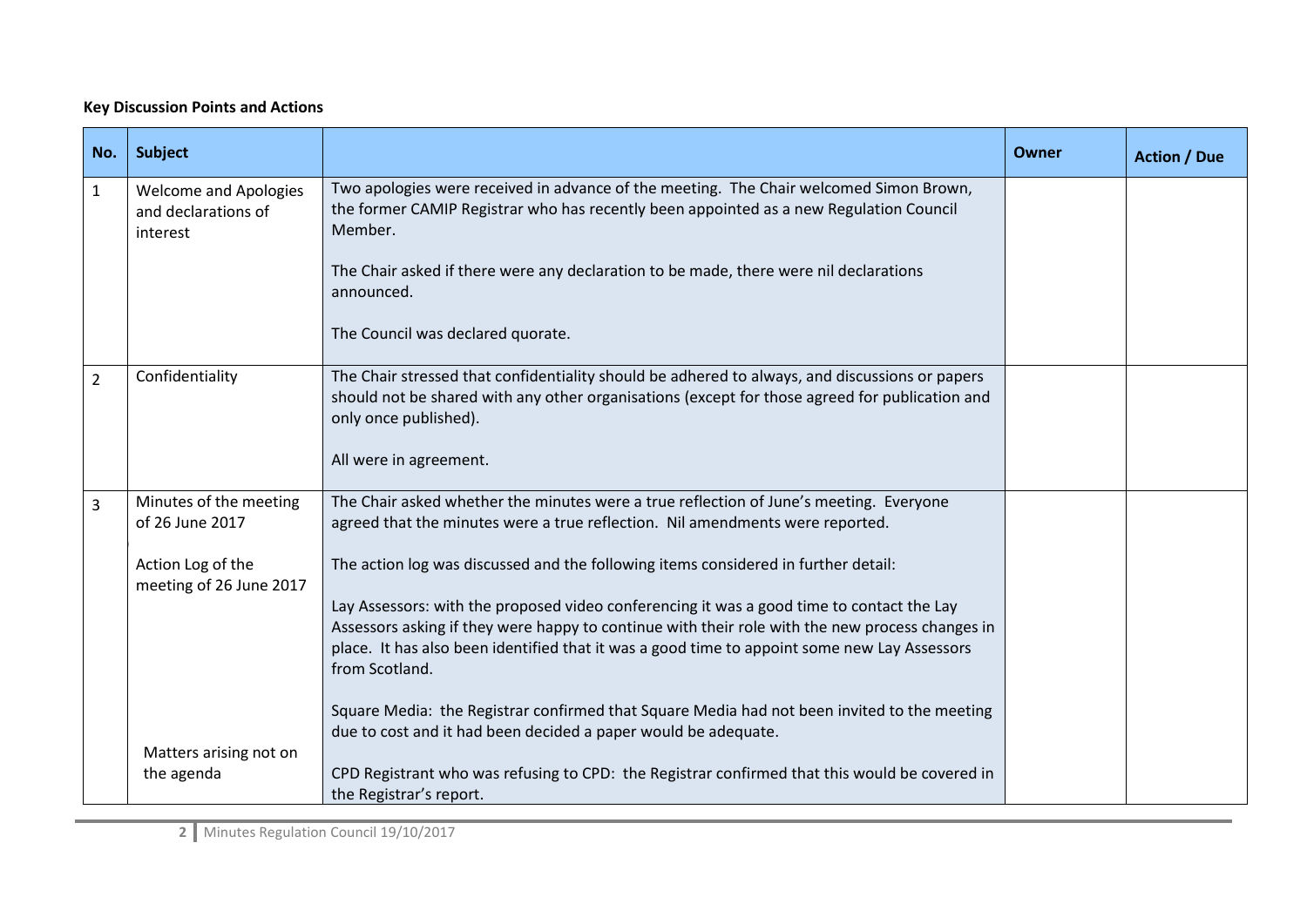| 4 | Chair's report<br>Meetings attended    | The Chair circulated the paper which covered a number of events that she had attended since<br>the last Regulation Council meeting.<br>There were two key points discussed whilst reviewing the document which were as follows:<br>A proposal for a Federation of healthcare education consultation response and<br>discussion: The meeting was made up of a collection of medical educators' bodies and<br>an inter-professional education organisation to create a proposal for a Federation of all<br>bodies involved in healthcare education in the UK. Their aims are to work together to<br>raise the profile and effectiveness of healthcare education by banding together,<br>without taking away from the individual organisation's autonomy. It was recognised<br>that it would be beneficial to have more collaboration with the younger workforce as<br>this would affect them most. This could be discussed on social media to obtain their<br>view point. The Chair had responded on behalf of AHCS advising that the Academy<br>were in favour of this one voice approach. A report will come out from the proposers<br>which will be circulated when available.<br>PSA Consultation on fees: A pre-consultation meeting was held by PSA during<br>September. The consultation is now out and needs a response; the main point was that<br>increasing the fees was likely to be a disincentive, contrary to national policy.<br>Action: Circulate the PSA 'changes to Accredited Registers fee model'.<br>Action: Chair to continue providing a paper report for future meetings. | <b>Registrations</b><br><b>Admin</b><br>Chair | October 17 |
|---|----------------------------------------|--------------------------------------------------------------------------------------------------------------------------------------------------------------------------------------------------------------------------------------------------------------------------------------------------------------------------------------------------------------------------------------------------------------------------------------------------------------------------------------------------------------------------------------------------------------------------------------------------------------------------------------------------------------------------------------------------------------------------------------------------------------------------------------------------------------------------------------------------------------------------------------------------------------------------------------------------------------------------------------------------------------------------------------------------------------------------------------------------------------------------------------------------------------------------------------------------------------------------------------------------------------------------------------------------------------------------------------------------------------------------------------------------------------------------------------------------------------------------------------------------------------------------------------------------------------------------------------------------|-----------------------------------------------|------------|
| 5 | Update on Membership<br>of the Council | The Registrar informed Council that the Academy are still awaiting the PSA results from the<br>proposed governance structure changes, until this is confirmed there can be no further update<br>on membership of Council.<br>Action: However it has been identified that there are a number of members' contracts that<br>were being reviewed as they were due for renewal.                                                                                                                                                                                                                                                                                                                                                                                                                                                                                                                                                                                                                                                                                                                                                                                                                                                                                                                                                                                                                                                                                                                                                                                                                      | Registrar                                     | January 18 |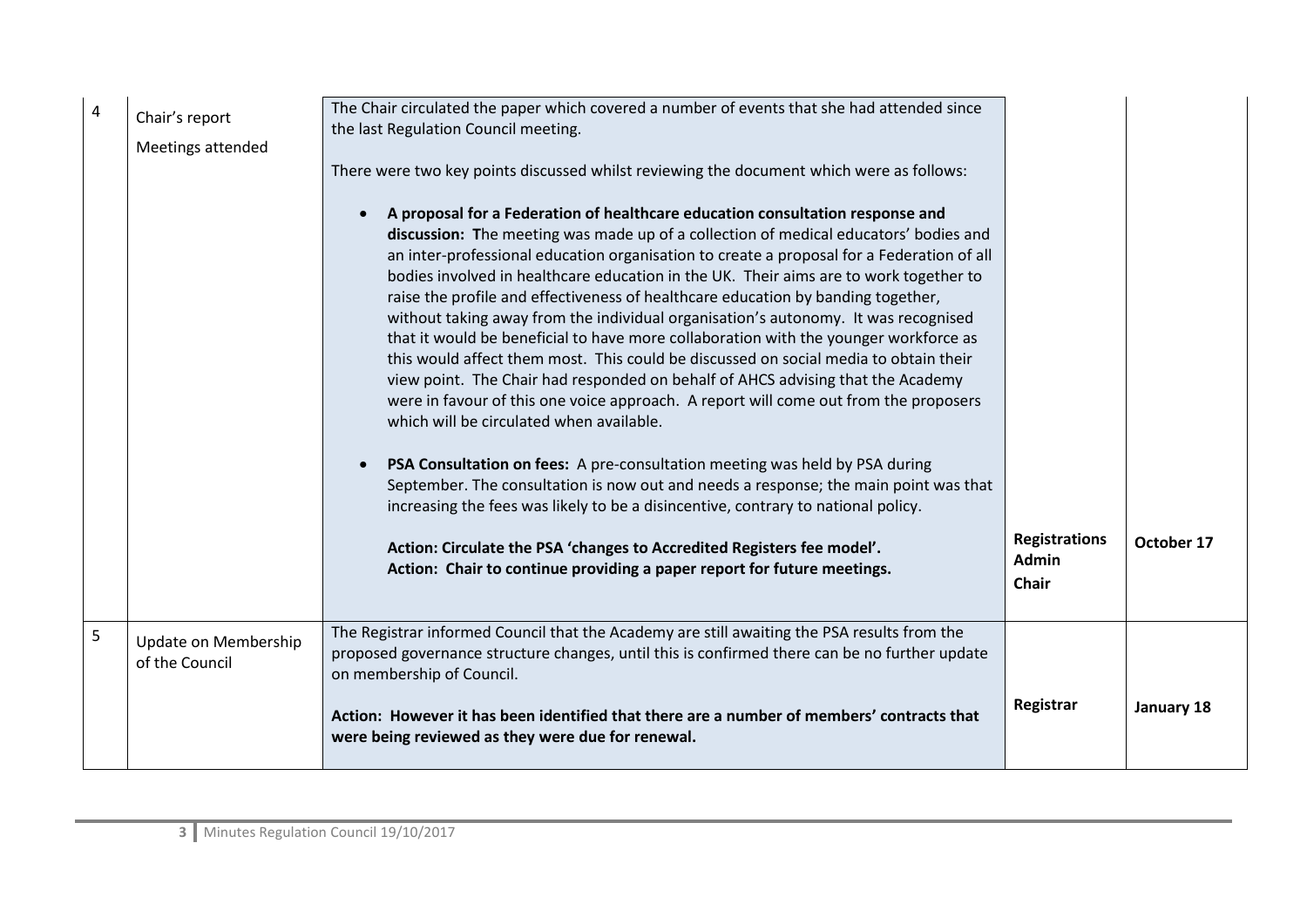| 6 | Academy update<br>including New Business<br>updates and progress<br>with PSA Applications                       | Dual registration on AHCS Register Parts: the developers have successfully<br>implemented a system change linked to the payments system, so existing AHCS<br>registrants will not be charged for their second registration as this is free, and the<br>highest fee will always be applicable.<br>NES have kindly offered to pay for a number of STP equivalence applications, the<br>applicants interviews will also be hosted in Edinburgh. The Academy have recruited a<br>number of assessors within Physical Science and Engineering which has greatly<br>increased the number of assessors recruited within this area.                                                                                                                                            |  |
|---|-----------------------------------------------------------------------------------------------------------------|------------------------------------------------------------------------------------------------------------------------------------------------------------------------------------------------------------------------------------------------------------------------------------------------------------------------------------------------------------------------------------------------------------------------------------------------------------------------------------------------------------------------------------------------------------------------------------------------------------------------------------------------------------------------------------------------------------------------------------------------------------------------|--|
| 7 | Registrar's report<br>including update on<br>matters arising from the<br>CPD audit                              | The Registrar presented the report as follows:<br>Results of the CPD audit were discussed; the Registrar also confirmed that the rolling<br>CPD audit would be published on the Academy website in the near future.<br>There was some discussion around the registrant that had refused to submit their CPD<br>and the next steps, however the Registrar informed Council that s/he had chosen not to<br>continue with their registration.<br>The next scheduled CPD audits are HSS December 2017 and the Medical Illustrators will<br>be carrying out a pilot audit during the next few months, the reason for this being the<br>Medical Illustrator CPD assessors will be carrying out the assessments but following the<br>Academy's current systems and processes. |  |
| 8 | Learning points from<br>investigation, and<br>planned feedback to<br><b>Professional Standards</b><br>Authority | Regulation Council reviewed the paper and based on this could recommend on the basis of<br>process as follows:<br>Regulation Council's role to receive the panel's outcomes and be reassured as per the<br>rules that due process has been followed<br>Approves the amendment of the Registration Rules and Fitness to Practise Rules,<br>together with any associated rules and processes<br>Agrees the employing organisation is made aware of the apparent inadequacies of their<br>internal personnel management arrangements                                                                                                                                                                                                                                      |  |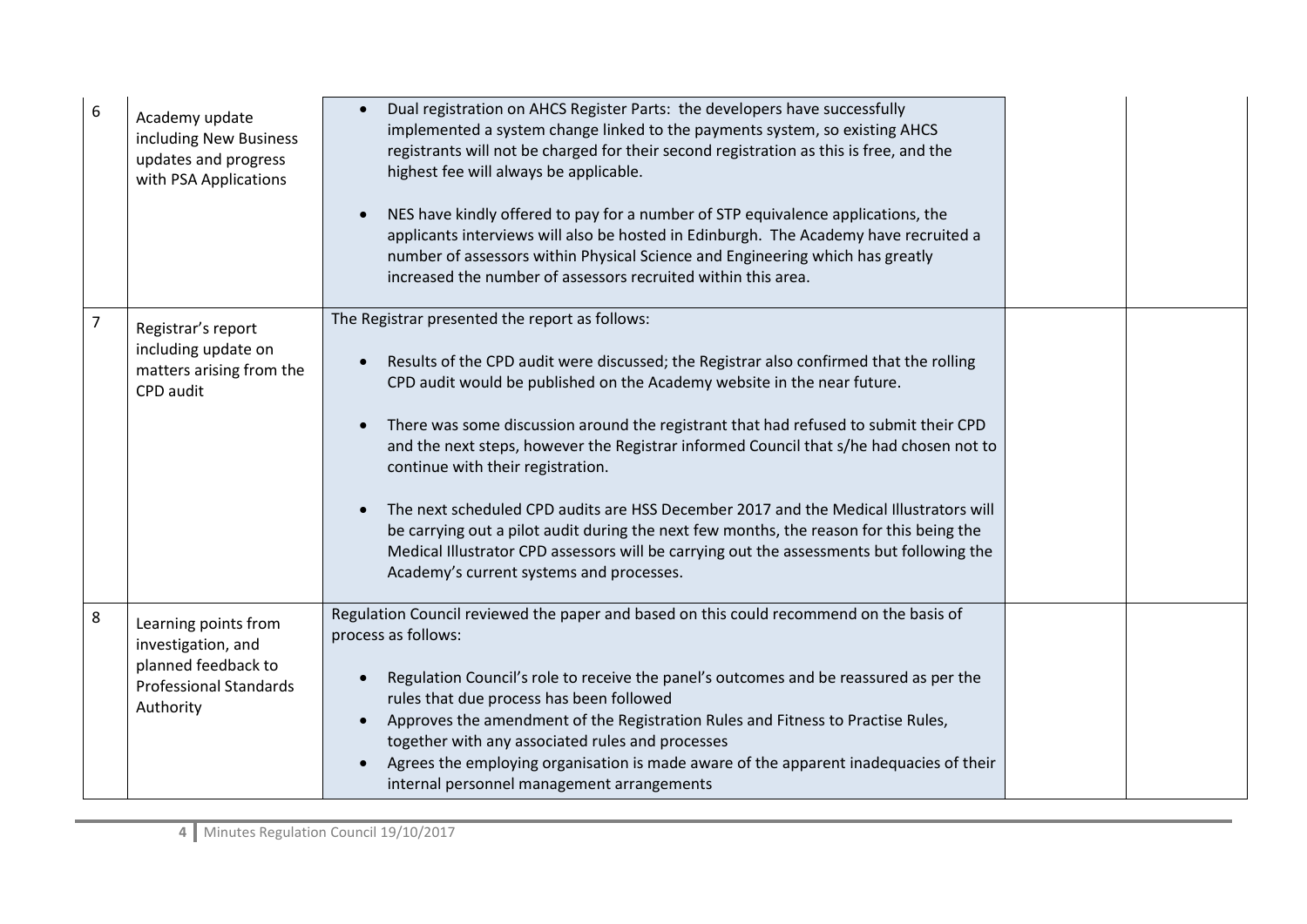|    |                                                 | Agrees the AHCS guidance to applicants for registration is amended<br>Agrees the PSA is made aware of the nature of the single complaint and the<br>proceedings and subsequent actions.<br>The Council was satisfied with the way in which the investigation had been conducted,<br>documented and with the recommendations put forward.<br>It was also noted that the Academy had a moral duty to report this case to the CQC (Care<br>Quality Commission) as it takes soundings from all organisations. It was also identified by the<br>Registrar that the Academy should form a relationship with the CQC.<br>It was also agreed that the following actions should be included<br>Action: AHCS to make contact with the CQC.<br>Action: Fitness to Practise wording should be included to the website action. | {Head of<br>{Registrations     | January 18<br>January 18 |
|----|-------------------------------------------------|-------------------------------------------------------------------------------------------------------------------------------------------------------------------------------------------------------------------------------------------------------------------------------------------------------------------------------------------------------------------------------------------------------------------------------------------------------------------------------------------------------------------------------------------------------------------------------------------------------------------------------------------------------------------------------------------------------------------------------------------------------------------------------------------------------------------|--------------------------------|--------------------------|
|    |                                                 | Action: Under the 'actions and sanctions' part of the website, learning points should be<br>published annually.                                                                                                                                                                                                                                                                                                                                                                                                                                                                                                                                                                                                                                                                                                   |                                | <b>Annually</b>          |
|    |                                                 | Action: Inform PSA reports on complaints, as above.                                                                                                                                                                                                                                                                                                                                                                                                                                                                                                                                                                                                                                                                                                                                                               |                                | Annually                 |
| 9  | Rules and policies                              | The Head of Registration presented the revised policies:<br>All documents were approved by Council.                                                                                                                                                                                                                                                                                                                                                                                                                                                                                                                                                                                                                                                                                                               |                                |                          |
|    | update, including social<br>media guidance      |                                                                                                                                                                                                                                                                                                                                                                                                                                                                                                                                                                                                                                                                                                                                                                                                                   |                                |                          |
|    |                                                 | There was some discussion around AHCS's target to reduce all fees to £30. However with the<br>proposed PSA fees consultation model the Chair felt that this would cause some challenges.                                                                                                                                                                                                                                                                                                                                                                                                                                                                                                                                                                                                                          |                                |                          |
|    |                                                 | Council were asked if they would be willing to comment on the PSA consultation document, all<br>agreed.                                                                                                                                                                                                                                                                                                                                                                                                                                                                                                                                                                                                                                                                                                           |                                |                          |
|    |                                                 | Action: Circulate the PSA 'changes to Accredited Registers fee model.'                                                                                                                                                                                                                                                                                                                                                                                                                                                                                                                                                                                                                                                                                                                                            | <b>Head of</b><br>Registration | October 17               |
| 10 | Progress against Plan<br>(2017/2018) -including | The Registrar discussed the plan in detail, asking Regulation Council which areas could be<br>improved:                                                                                                                                                                                                                                                                                                                                                                                                                                                                                                                                                                                                                                                                                                           |                                |                          |

**5** Minutes Regulation Council 19/10/2017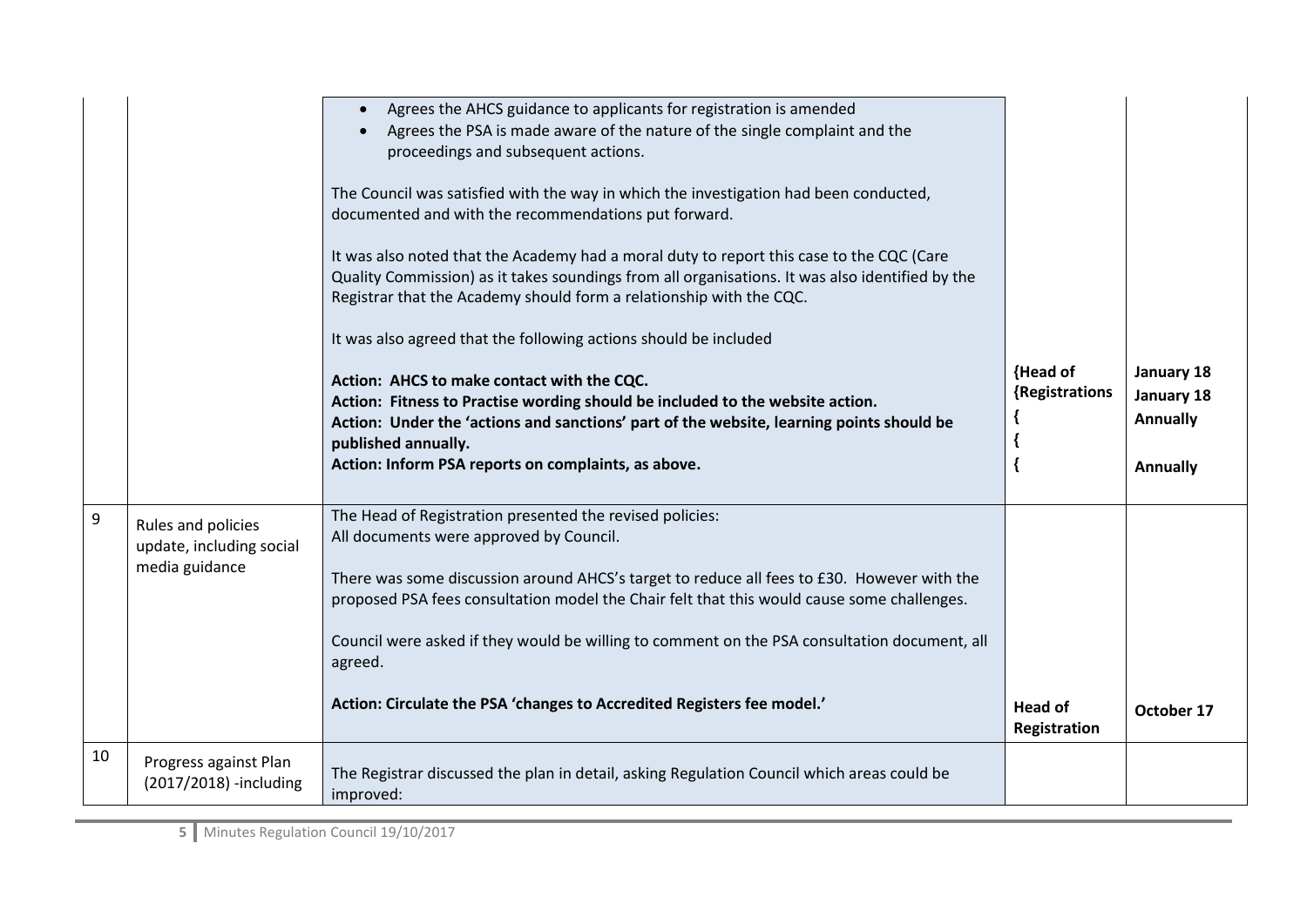|                                | Action: Agenda item for January's meeting - a workshop focussing on KPI's, Risk Register and<br>forward planning.                                                                                                                                                                                                                                                                                                                                                                                                                                                                                                                                                                                                                                                                                                                                                                                                                                                                                                                                                                                                                                                                           | <b>Registrations</b><br>Admin | January 18 |
|--------------------------------|---------------------------------------------------------------------------------------------------------------------------------------------------------------------------------------------------------------------------------------------------------------------------------------------------------------------------------------------------------------------------------------------------------------------------------------------------------------------------------------------------------------------------------------------------------------------------------------------------------------------------------------------------------------------------------------------------------------------------------------------------------------------------------------------------------------------------------------------------------------------------------------------------------------------------------------------------------------------------------------------------------------------------------------------------------------------------------------------------------------------------------------------------------------------------------------------|-------------------------------|------------|
|                                | 12. Incorporate the work of the Academy's President (One voice into Regulation), the<br>Regulation side to talk about their roles etc.<br>13. Projections moving forward would be useful, already within the sustainability plan.<br>14. Strategy needs to be included as part of the plan.<br>15. Apprenticeships projections.<br>It was agreed that a workshop would be beneficial.                                                                                                                                                                                                                                                                                                                                                                                                                                                                                                                                                                                                                                                                                                                                                                                                       |                               |            |
|                                | Academy Advisor would liaise with Barbara Wood.<br>7. PSA date of accreditation (18 October 2018) is to be included into the plan.<br>8. It was requested that the Chair produce another Blog as this was welcomed previously<br>and would help increase digital presence. Put an action for me and by when?<br>9. Good news items should be included.<br>10. Commitment to publish all FTP cases should be added.<br>11. It may be beneficial to have bespoke consultations, to set up a meeting with President<br>and AHCS Chair.                                                                                                                                                                                                                                                                                                                                                                                                                                                                                                                                                                                                                                                         |                               |            |
|                                | 2. Council felt that there needed to be further engagement with Higher Education<br>Institutions from a quality assurance and development perspective. The Registrar<br>confirmed that the Academy already is involved from a quality assurance perspective<br>e.g. the Academy observes HEI accreditation events. Similarly the relationship with<br>Scotland and the Memorandum of Understanding with NHS Education for Scotland<br>means that there is an overarching responsibility with NES. The Academy monitors the<br>process and NES accredits the qualifications.<br>3. It would be beneficial to have delivery dates added to the KPI's, to avoid slippage.<br>4. A CPD schedule is required, it was confirmed that there is a CPD rolling programme of<br>sample of audits in place across all the registers.<br>5. It would be beneficial to write to registrants providing guidance for CPD.<br>6. The Good Scientific Practice guidance needs updating, a draft should be written which<br>can be understood by all interested parties including patients and it would be beneficial<br>to ask Professional Group Leads for their thoughts and ideas. It was agreed that the |                               |            |
| Communication and<br>marketing | 1. The key performance indicators should include numbers of registrants.                                                                                                                                                                                                                                                                                                                                                                                                                                                                                                                                                                                                                                                                                                                                                                                                                                                                                                                                                                                                                                                                                                                    |                               |            |

**6** Minutes Regulation Council 19/10/2017